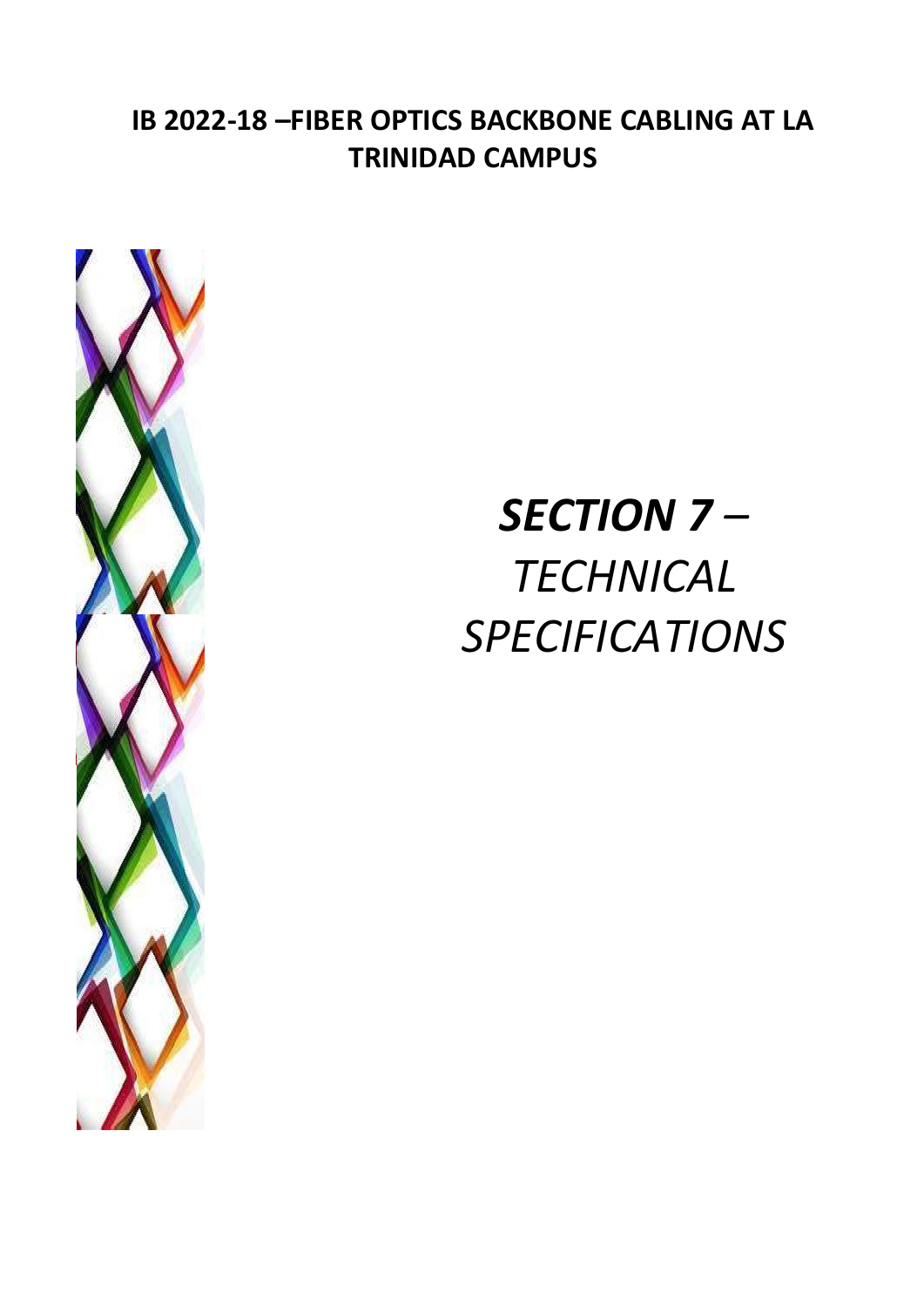#### **TECHNICAL SPECIFICATIONS**

#### **IB 2022-18 –FIBER OPTICS BACKBONE CABLING AT LA TRINIDAD CAMPUS**

| Item         | <b>Specifications</b>                                                                                                                                                                                                                                                                                                                                                 | <b>Statement of Compliance</b>                                                                                                                                                                                                                                                                                                                                                                                                                                                                                                                                                                                                                                                                                                                                                                                                                                                                                                                                                                                                                                                                                                                               |
|--------------|-----------------------------------------------------------------------------------------------------------------------------------------------------------------------------------------------------------------------------------------------------------------------------------------------------------------------------------------------------------------------|--------------------------------------------------------------------------------------------------------------------------------------------------------------------------------------------------------------------------------------------------------------------------------------------------------------------------------------------------------------------------------------------------------------------------------------------------------------------------------------------------------------------------------------------------------------------------------------------------------------------------------------------------------------------------------------------------------------------------------------------------------------------------------------------------------------------------------------------------------------------------------------------------------------------------------------------------------------------------------------------------------------------------------------------------------------------------------------------------------------------------------------------------------------|
|              |                                                                                                                                                                                                                                                                                                                                                                       | [Bidders must state here either "Comply"<br>or "Not Comply" against each of the<br>individual parameters of each<br>Specification stating the corresponding<br>performance parameter of the equipment<br>offered. Statements of "Comply" or "Not<br>Comply" must be supported by evidence<br>in a Bidders Bid and cross-referenced to<br>that evidence. Evidence shall be in the<br>form of manufacturer's un-amended<br>sales literature, unconditional statements<br>of specification and compliance issued by<br>the manufacturer, samples, independent<br>test data etc., as appropriate. A<br>statement that is not supported by<br>evidence or is subsequently found to be<br>contradicted by the evidence presented<br>will render the Bid under evaluation liable<br>for rejection. A statement either in the<br>Bidder's statement of compliance or the<br>supporting evidence that is found to be<br>false either during Bid evaluation, post-<br>qualification or the execution of the<br>Contract may be regarded as fraudulent<br>and render the Bidder or supplier liable<br>for prosecution subject to the applicable<br>laws and issuances.] |
| $\mathbf{1}$ | <b>1 Lot FIBER OPTICS BACKBONE CABLING AT LA</b><br><b>TRINIDAD CAMPUS</b><br>Introduction<br>I.<br>This Technical Requirements and Conditions provides<br>the description of the project, the technical<br>specifications, terms and conditions as well as<br>documentary requirements to support the<br>procurement process of the fiber optics backbone<br>cabling |                                                                                                                                                                                                                                                                                                                                                                                                                                                                                                                                                                                                                                                                                                                                                                                                                                                                                                                                                                                                                                                                                                                                                              |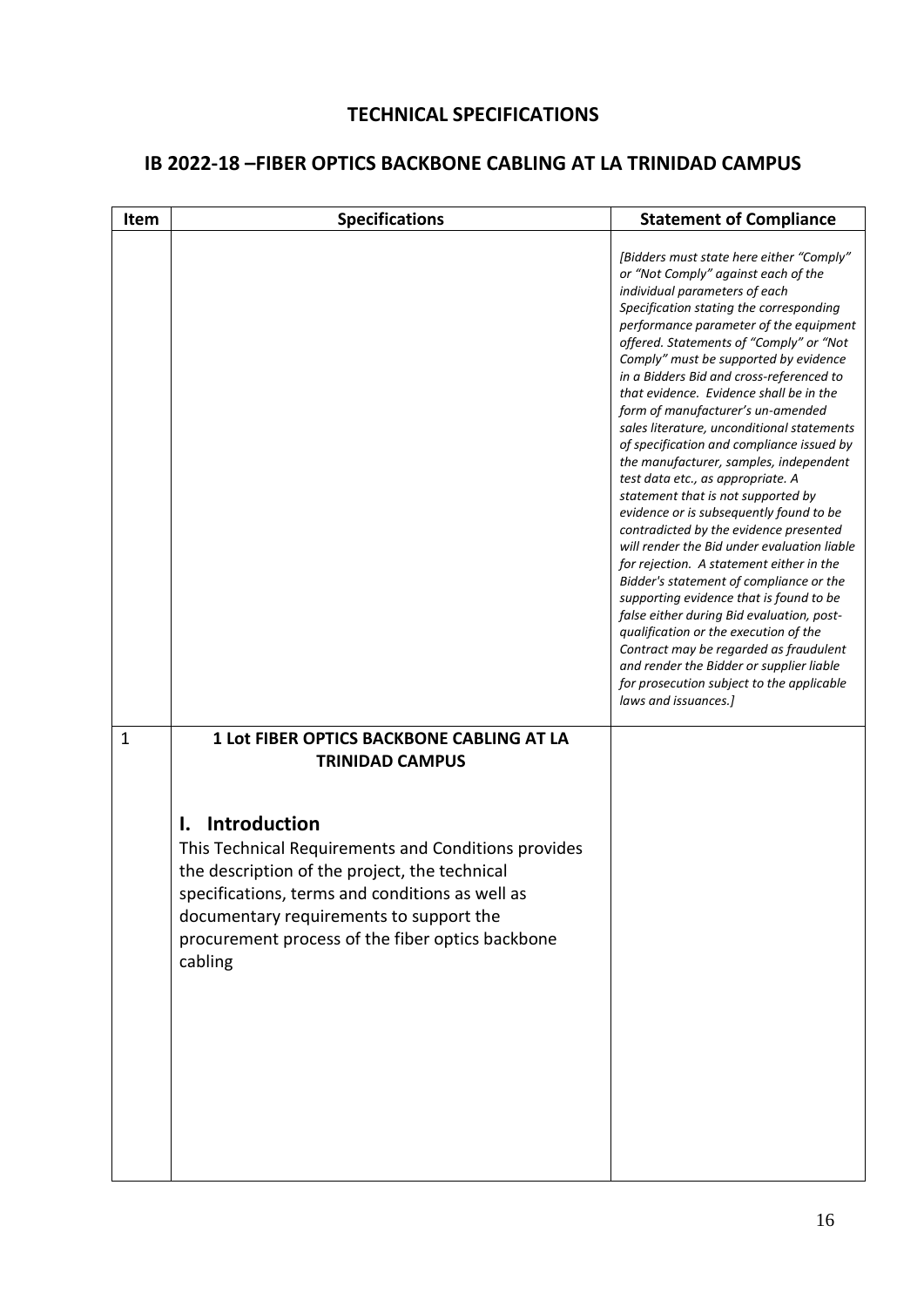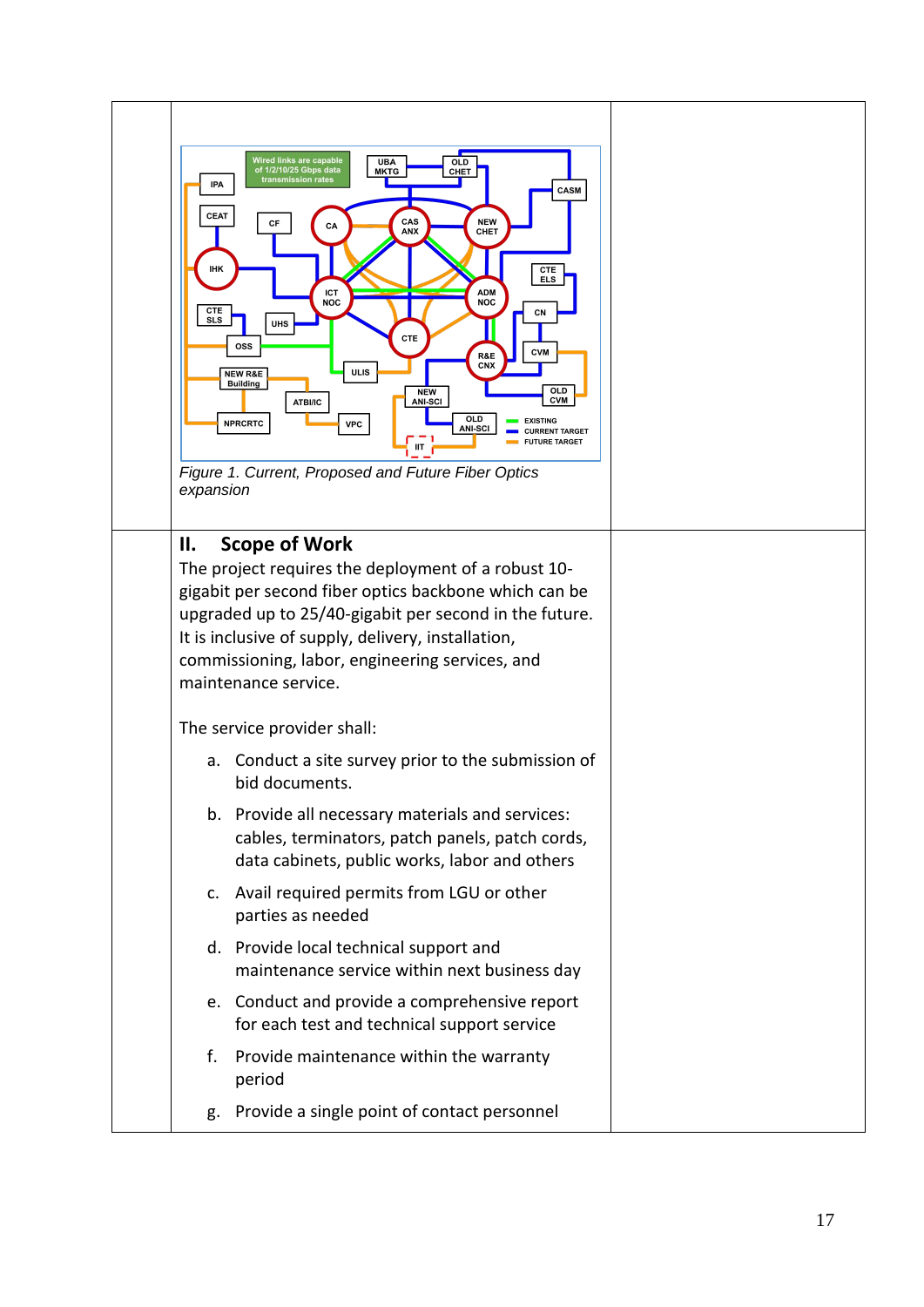|      | h. Perform mobilization/demobilization, site<br>works, clearing/grubbing, excavation                                                                                        |  |
|------|-----------------------------------------------------------------------------------------------------------------------------------------------------------------------------|--|
|      | concrete works, steel works, layout of fiber<br>optic conduit, and electrical wirings.                                                                                      |  |
| i.   | Provide the following tools and equipment:                                                                                                                                  |  |
|      | 1 unit one bagger concrete mixer, 2 units-<br>welding machine, 1 unit portable                                                                                              |  |
|      | concrete cutter, 2-units angle grinder, 4 units<br>power hand/impact drill, 1-lot                                                                                           |  |
|      | assorted hand tools.                                                                                                                                                        |  |
| j.   | Supervise the installation with the following<br>personnel:                                                                                                                 |  |
|      | Electronics & communication engineer (fiber<br>cabling), electrical engineer (electrical<br>installations), civil engineer, safety officer,<br>foreman.                     |  |
|      | The University shall:                                                                                                                                                       |  |
|      | a. provide installation plans identifying areas or<br>locations for the cabling installations                                                                               |  |
|      | b. allow access of the service provider in the<br>university premises during the installation of the<br>cabling                                                             |  |
| c.   | monitor the project's progress                                                                                                                                              |  |
| III. | <b>Qualification Requirements of</b><br><b>Prospective Bidder</b>                                                                                                           |  |
|      | The service provider:                                                                                                                                                       |  |
|      | a. must have at least five (5) years of experience in<br>supply, delivery, installation, testing and<br>commissioning of network equipment and<br>structured cabling system |  |
|      | b. must have the capacity and ability to provide<br>maintenance services and technical support in<br>the next business day                                                  |  |
|      | c. have implemented at least 3 similar projects in<br>the deployment of a fiber optics backbone<br>cabling                                                                  |  |
|      |                                                                                                                                                                             |  |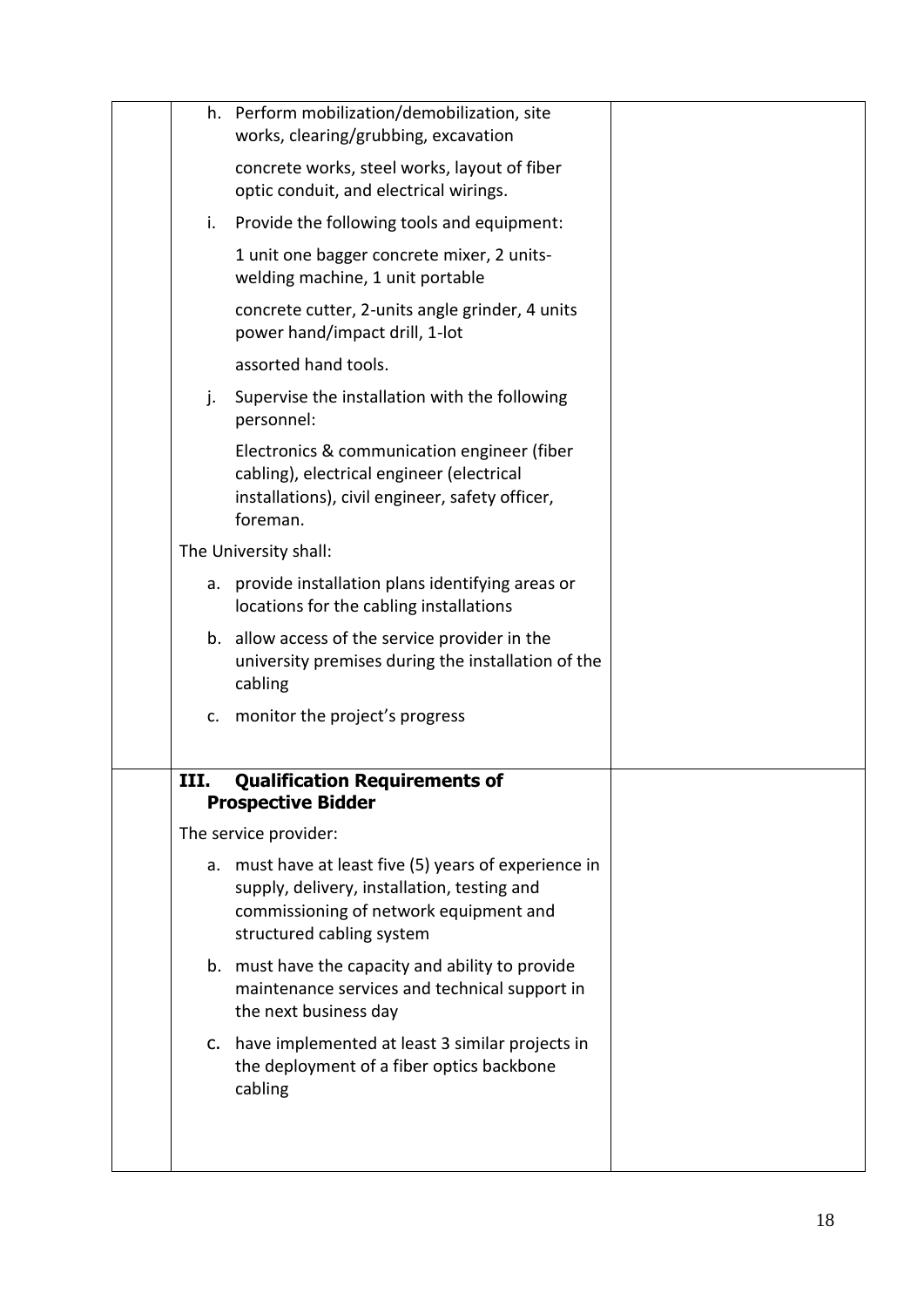|    | <b>IV. Technical Requirements</b>                                                                                                                         |  |
|----|-----------------------------------------------------------------------------------------------------------------------------------------------------------|--|
|    | a. Service provider must submit detailed work plan<br>specifying installation design                                                                      |  |
|    | b. Designs and plans must be signed by a<br>professional electronics engineer                                                                             |  |
|    | c. Installation shall be supervised by a professional<br>electronics engineer                                                                             |  |
|    | d. Service provider shall submit original copy of<br>design proposal, brochures and other<br>publications that supports compliance to the<br>requirements |  |
|    | e. Service provider is reachable through phone or<br>email for technical support                                                                          |  |
| f. | Complete the delivery of the functional network<br>within 120 days from the receipt of the Notice<br>to Proceed                                           |  |
|    | g. Upon installation, the network shall be tested<br>for continuity and speed together with all<br>conditions and parameters identified                   |  |
|    | h. The fiber-optic cable must be compatible with<br>the university's existing MikroTik S+31DLC10D<br>transceiver modules                                  |  |
| i. | The buried fiber-optic cable must have/be:                                                                                                                |  |
|    | 1. Suitable for outdoor direct buried<br>application                                                                                                      |  |
|    | 2. Steel armoured multi-tube single-mode<br>fiber-optic cable                                                                                             |  |
|    | 3. Strength member: steel wire and<br>corrugated steel tape                                                                                               |  |
|    | 4. Moisture barrier: jelly compound                                                                                                                       |  |
|    | 5. Jacket type: Polyethylene                                                                                                                              |  |
|    | Tensile load (long term): at least 61 kgf<br>6.                                                                                                           |  |
|    | 7. Crush load (long term): at least 30 kgf                                                                                                                |  |
|    | 8. ITU-T G652D, ANSI/TIA568-B.3, EIA/TIA<br>492, RoHS Compliant                                                                                           |  |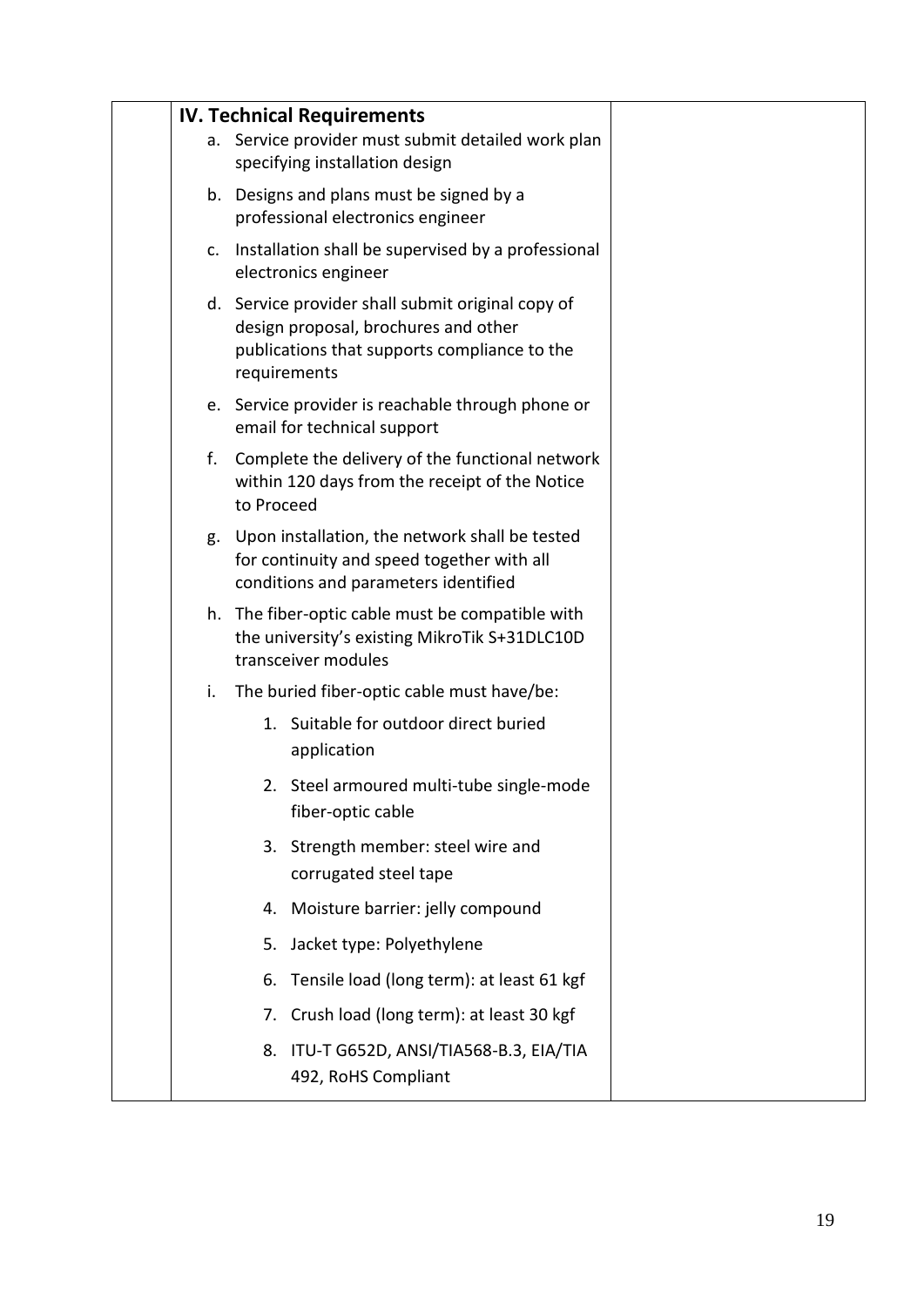|    | 9. Fiber optic cable must be buried at least<br>77cm. Exceptions must be approved by<br>the university                                                                                                                                                                                      |
|----|---------------------------------------------------------------------------------------------------------------------------------------------------------------------------------------------------------------------------------------------------------------------------------------------|
|    | 10. Caution/warning tape must be installed<br>above the buried fiber at least 30cm<br>above and parallel with the buried cable.<br>Exceptions must be approved by the<br>university                                                                                                         |
|    | 11. Buried fiber warning signs/poles (sturdy<br>materials) must be installed above cable<br>routes especially in open areas where<br>construction may be considered in the<br>future                                                                                                        |
| j. | The aerial fiber-optic cable must have/be:                                                                                                                                                                                                                                                  |
|    | 1. Suitable for outdoor aerial application                                                                                                                                                                                                                                                  |
|    | Figure 8 with steel wire central strength<br>2.<br>member, loose tube                                                                                                                                                                                                                       |
|    | 3. Moisture barrier: jelly compound,<br>Aluminium Polyethylene Laminate (APL)<br>or other suitable material                                                                                                                                                                                 |
|    | 4. Jacket type: Polyethylene                                                                                                                                                                                                                                                                |
|    | 5. Aerial FOC attachment to poles must use<br>standard electrical mounting hardware<br>such as, but not limited to, pole clamp<br>and guy wire clamp                                                                                                                                        |
|    | 6. Fiber loops must be stored/house-kept<br>in loop holders                                                                                                                                                                                                                                 |
|    | 7. Support messenger wire must be<br>grounded at both ends. Use proper<br>grounding materials                                                                                                                                                                                               |
|    | 8. Installation height of aerial cables must<br>comply with elevations prescribed in the<br>Philippine Electronics Code, as<br>authorized by the electric company in<br>case the fiber-optic cable is co-located in<br>their poles, and as defined by the<br>Department of Public Works and |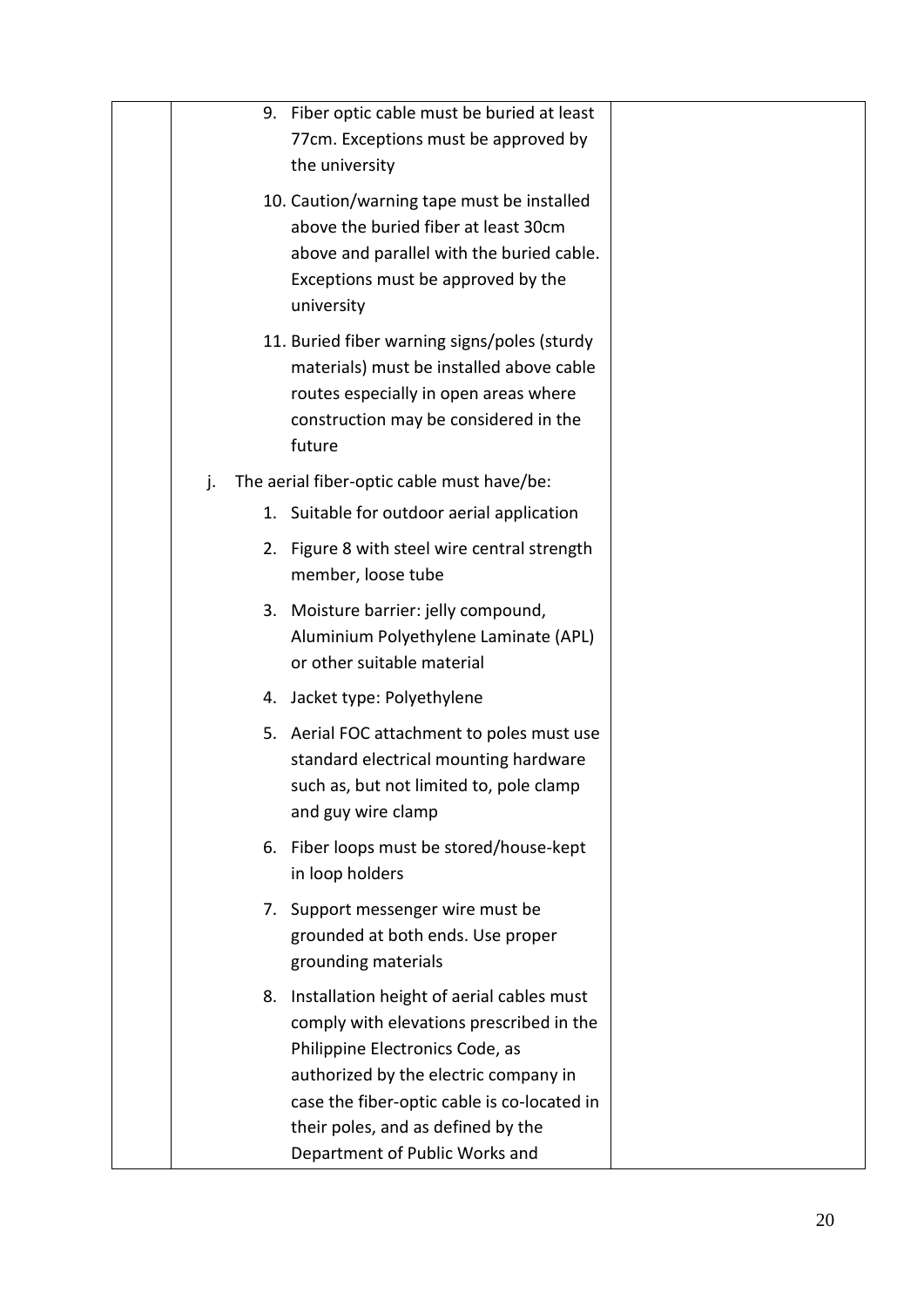| Highways, LGU or other government                  |  |
|----------------------------------------------------|--|
| agencies in case the fiber-optic cable             |  |
|                                                    |  |
| crosses public roads.                              |  |
| Update the university of weekly progress<br>k.     |  |
| Service provider shall be responsible and<br>I.    |  |
| accountable for the removal and proper             |  |
| disposal of debris, material and waste             |  |
| generated in the project                           |  |
|                                                    |  |
| m. Warranty is 5 years minimum on materials,       |  |
| workmanship 1 year                                 |  |
|                                                    |  |
| <b>V. Deliverables</b>                             |  |
| The Fiber Optic will provide the university with a |  |
| robust 10-gigabit per second backbone which can    |  |
| be upgraded up to 25/40-gigabit per second in the  |  |
| future. Redundancies on the network's cabling      |  |
|                                                    |  |
| design ensures its stability.                      |  |
| The network will connect the following university  |  |
| locations:                                         |  |
| a. Administration Building                         |  |
| b. ICT Office & University Library                 |  |
|                                                    |  |
| c. College of Agriculture                          |  |
| d. College of Agriculture - New Animal Science     |  |
| <b>Building</b>                                    |  |
| e. College of Arts & Sciences Annex                |  |
| College of Arts & Sciences Main<br>f.              |  |
| College of Engineering<br>g.                       |  |
| h. College of Forestry                             |  |
| College of Home Economics Technology Old<br>i.     |  |
| & New buildings                                    |  |
| <b>College of Human Kinetics</b><br>j.             |  |
| k. College of Nursing                              |  |
| College of Public Administration &<br>I.           |  |
| Governance                                         |  |
| m. College of Teacher Education                    |  |
| College of Teacher Education Secondary<br>n.       |  |
| Level School                                       |  |
|                                                    |  |
| o. College of Veterinary Medicine                  |  |
| Chemistry & Soil Sciences Departments<br>p.        |  |
| <b>Building</b>                                    |  |
| Research & Extension Complex<br>q.                 |  |
| Northern Philippines Root Crops Regional<br>r.     |  |
| <b>Training Center</b>                             |  |
| Office for Student Services<br>S.                  |  |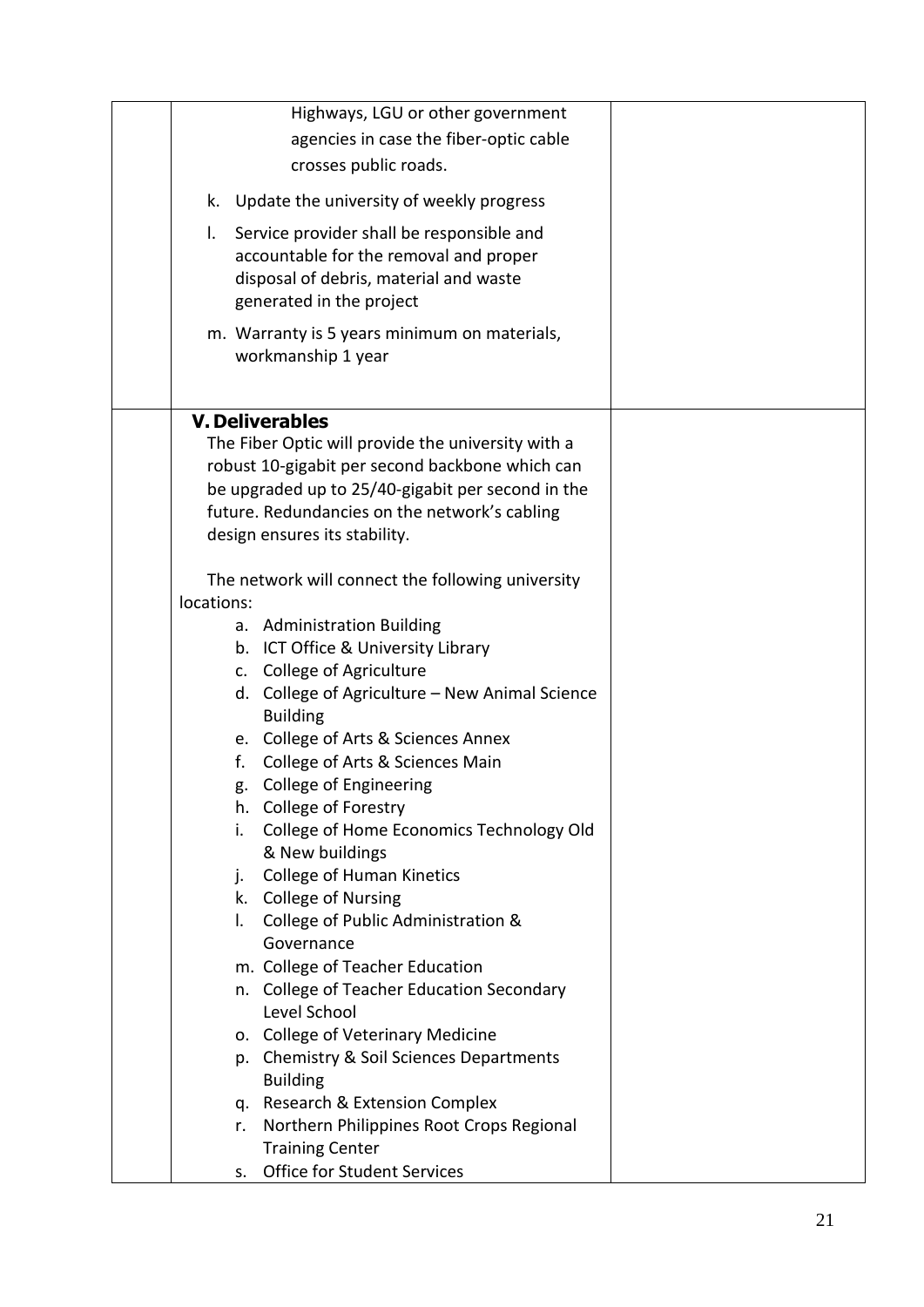|                          | t. University Business Affairs & Marketing<br>Center<br>u. University Health Services |  |
|--------------------------|---------------------------------------------------------------------------------------|--|
|                          |                                                                                       |  |
| XXXXXXXXXXXXXXXXXXXXXXXX |                                                                                       |  |

 *I have hereby certify to comply with the above Technical Specifications*

\_\_\_\_\_\_\_\_\_\_\_\_\_\_\_\_\_\_\_\_\_\_\_\_\_\_\_\_\_\_\_\_\_\_\_\_\_\_\_\_\_\_\_\_\_\_\_\_ *Name of Bidder over Printed Name*

*\_\_\_\_\_\_\_\_\_\_\_\_\_\_\_\_\_\_\_\_\_\_\_\_\_\_\_\_\_\_\_\_\_\_\_\_\_\_\_\_\_\_\_\_\_\_\_\_\_\_\_\_\_\_\_\_\_\_ Designation*

\_\_\_\_\_\_\_\_\_\_\_\_\_\_\_\_\_\_\_\_\_\_\_\_\_\_\_\_\_\_\_\_\_\_\_\_\_\_\_\_\_\_\_\_\_\_\_\_\_\_ *Date*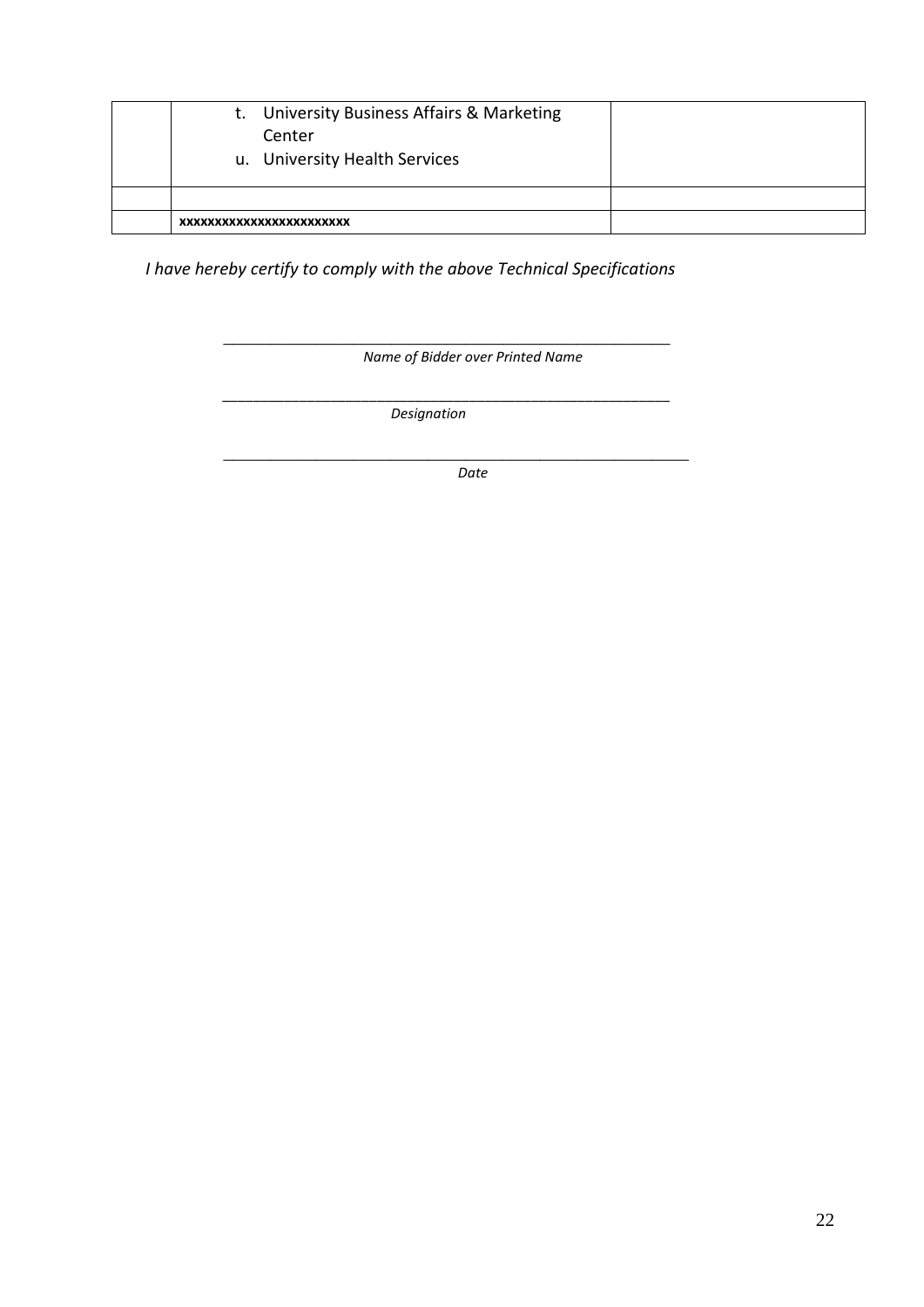

#### **FIBER-OPTICS NETWORK CABLE LAYOUT**

*Figure 1. Fiber-Optic Network Phase 1.*



**Figure 2. Fiber-Optic Network Phase 2.**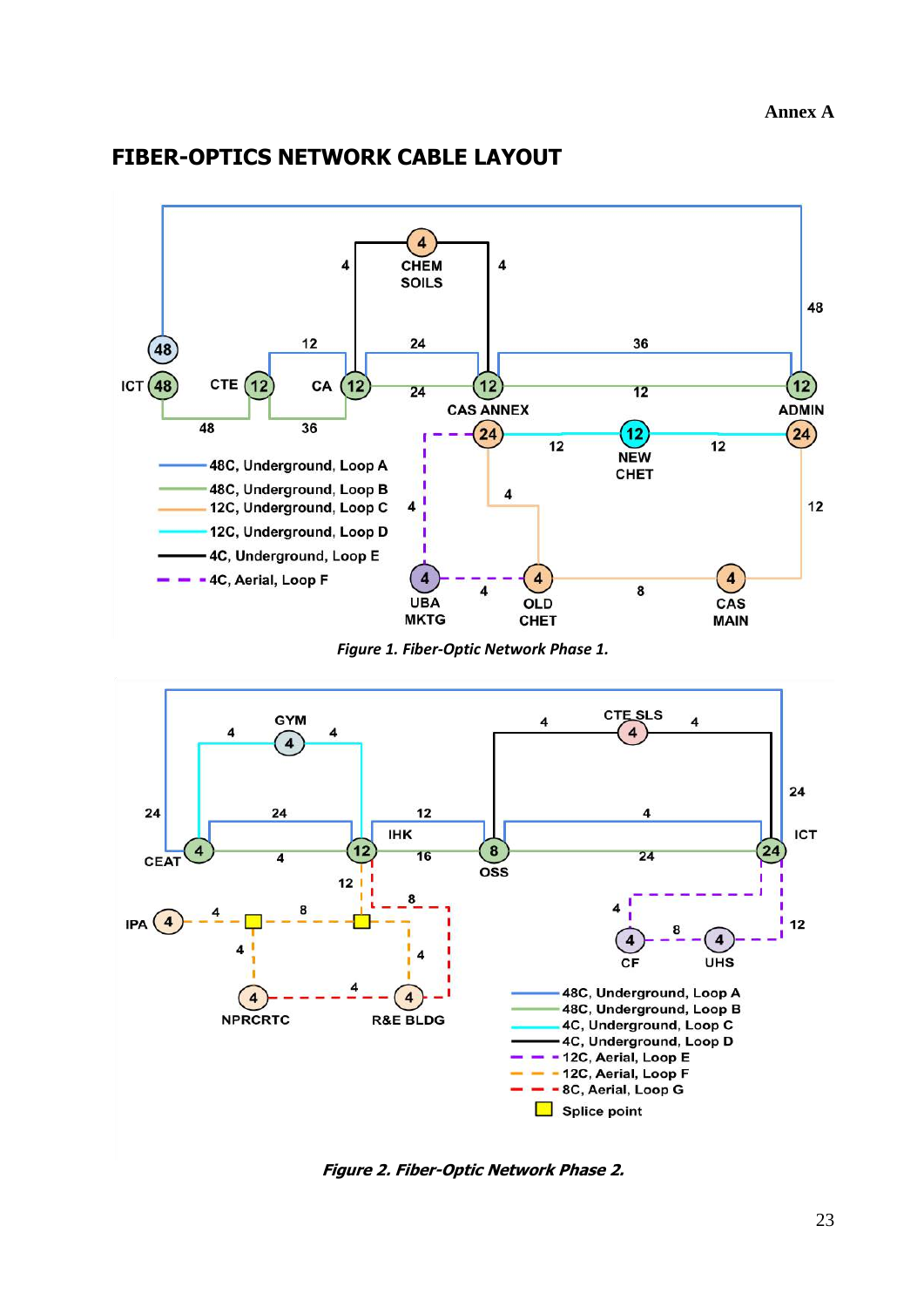

Figure 3. Fiber-Optic Network Phase 3.

#### **FIBER-OPTICS NETWORK MAPS**



Figure 4. Proposed Fiber-optic Network Physical Layout North Main Campus.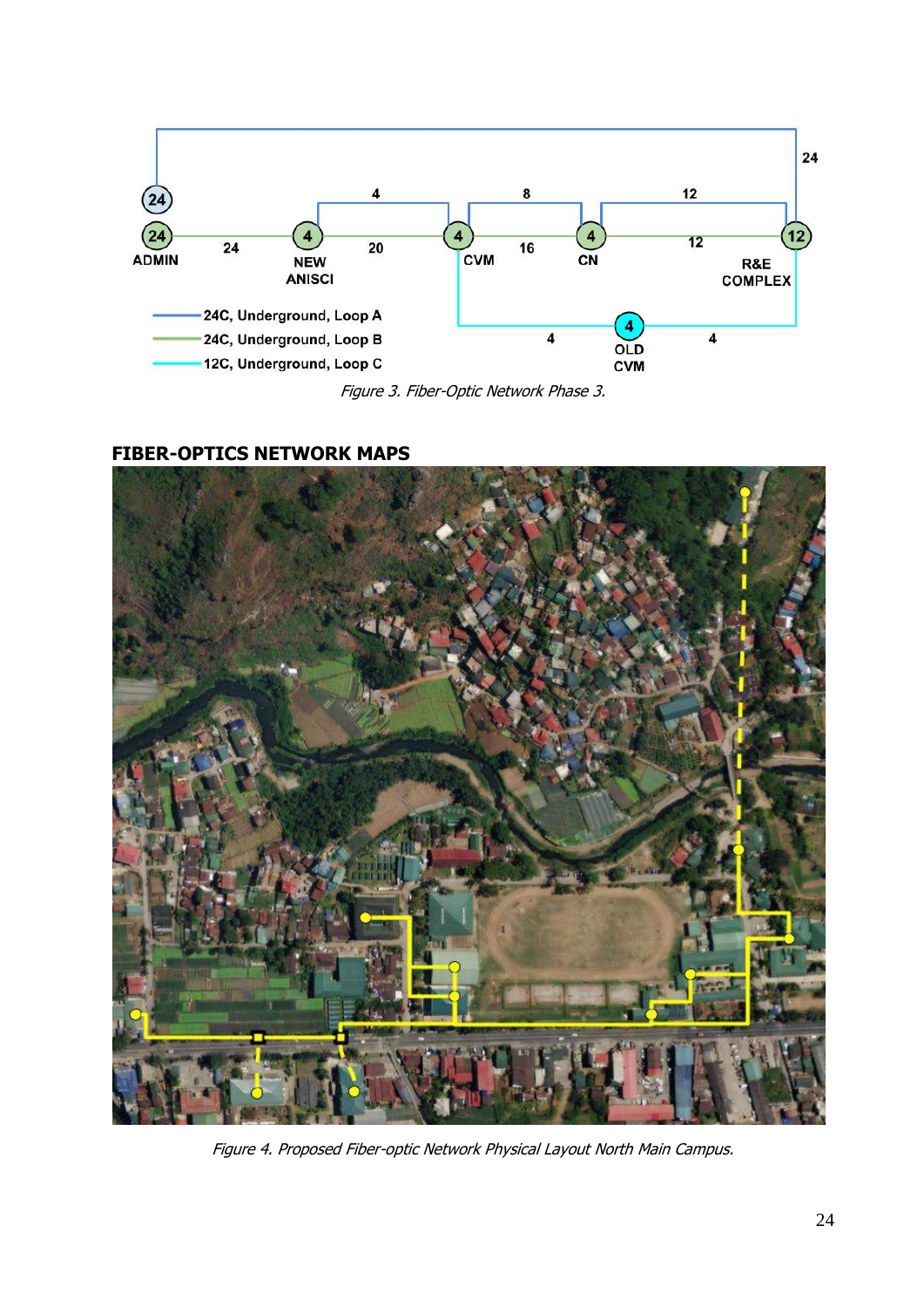

Figure 5. Proposed Fiber-optic Network Physical Layout Central Main Campus.



Figure 6. Proposed Fiber-optic Network Physical Layout South Main Campus.

#### *NOTE:* **The supplier will adhere to the following:**

- LC fiber-optic patch panels will be used.
- 2-3-meter long LC-LC fiber-optic patch cords will be provided for every available fiberoptic pair.
- Two (2) 48U 4-post open frame data racks will be installed at the New Administration NOC.
- 42U-48U data cabinets will each be installed at the following locations:
	- Corner Lobby, First Floor, College of Agriculture
	- Data Room, Second Floor, Former College of Arts & Sciences Annex
	- Backstage, Audio Visual Room, First Floor, College of Human Kinetics
	- Data Room, College of Public Administration & Governance *(Former R&E Complex)*
	- Data Room, Second Floor, College of Teacher Education
	- Lobby, Main Floor, University Library & Information Services
- 16U-20U wall mounted data cabinets will each be installed at the following locations:
	- Hallway, Ground Floor, Former College of Arts & Sciences Main
	- Lobby, Second Floor, College of Engineering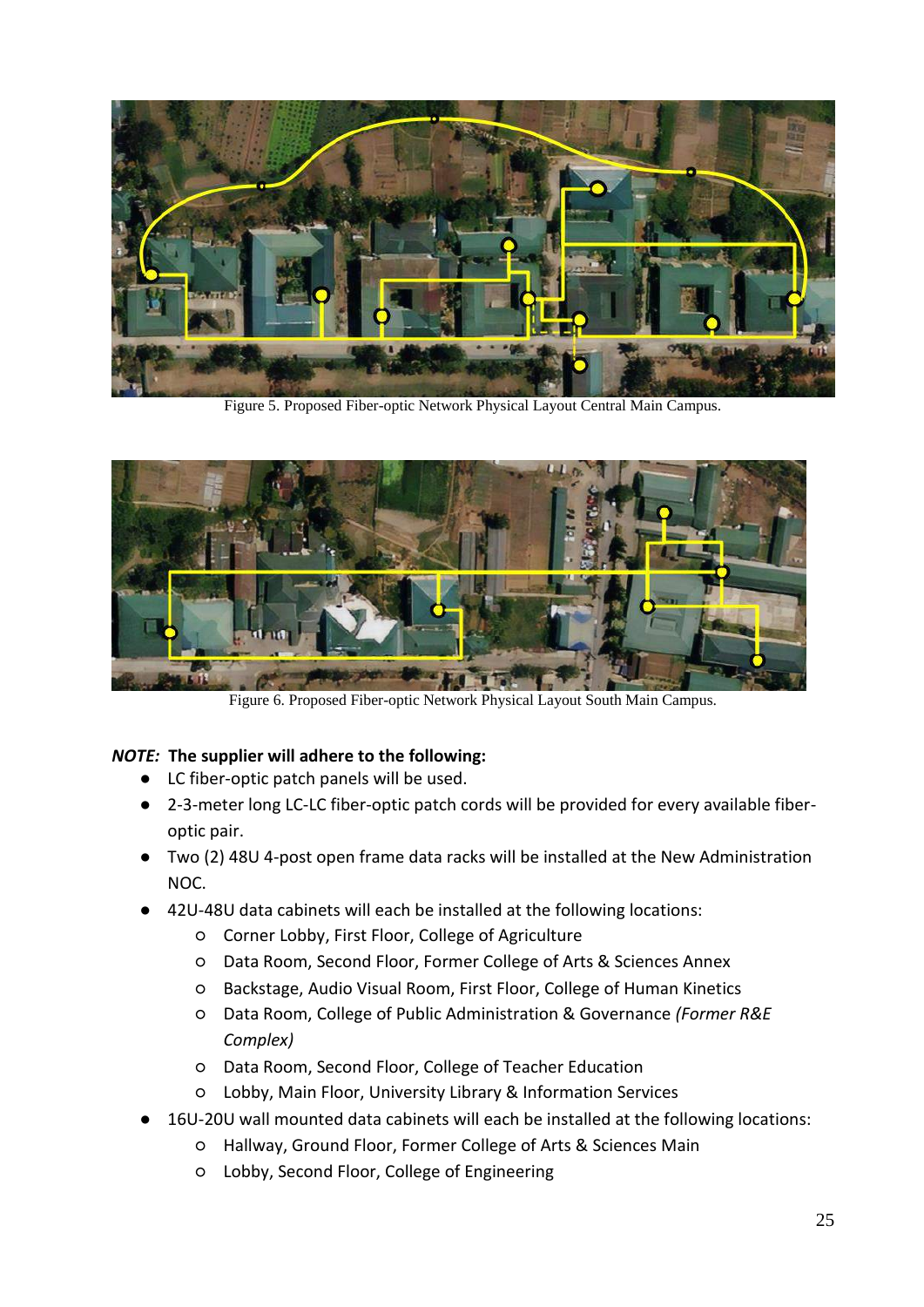- Reception Area, Second Floor, College of Forestry
- Hallway, Second Floor, New College of Home Economics & Technology
- Hallway, Second Floor, Old College of Home Economics & Technology
- Hallway, Second Floor, College of Nursing
- Faculty Room, College of Teacher Education Secondary Level School
- Hallway, Second Floor, College of Veterinary Medicine
- Hallway, Old Administration College of Veterinary Medicine
- Corner Lobby, Second Floor, New Animal Science Building
- Lobby, University Board of Regents Building
- Hallway, Second Floor, Chemistry & Soils Department
- Stage Right, Closed Gymnasium
- Hallway, Second Floor, New Research & Extension Building
- Reception Area, First Floor, New University Health Services Building
- Second Floor, University Business Affairs/ Marketing Center
- IP20/IP30/IP40/IP50 rated data cabinets will be used for fully indoor installations.
- IP55/IP65 rated data cabinets will be used for flood prone, partially indoor and outdoor installations.
- All available pairs will be properly labeled and printed trace maps stickers will be pasted behind the cabinet's front door.
- Connect ALL data cabinets to each respective location's electrical circuit complete with an appropriately rated circuit breaker.
- All Data cabinet locks can be opened by a single master key. Multiple copies of this master key will be provided to the university.
- The data cabinet lock type shown or similar to that below are REJECTED.



*Figure 7. Rejected data cabinet lock and key type*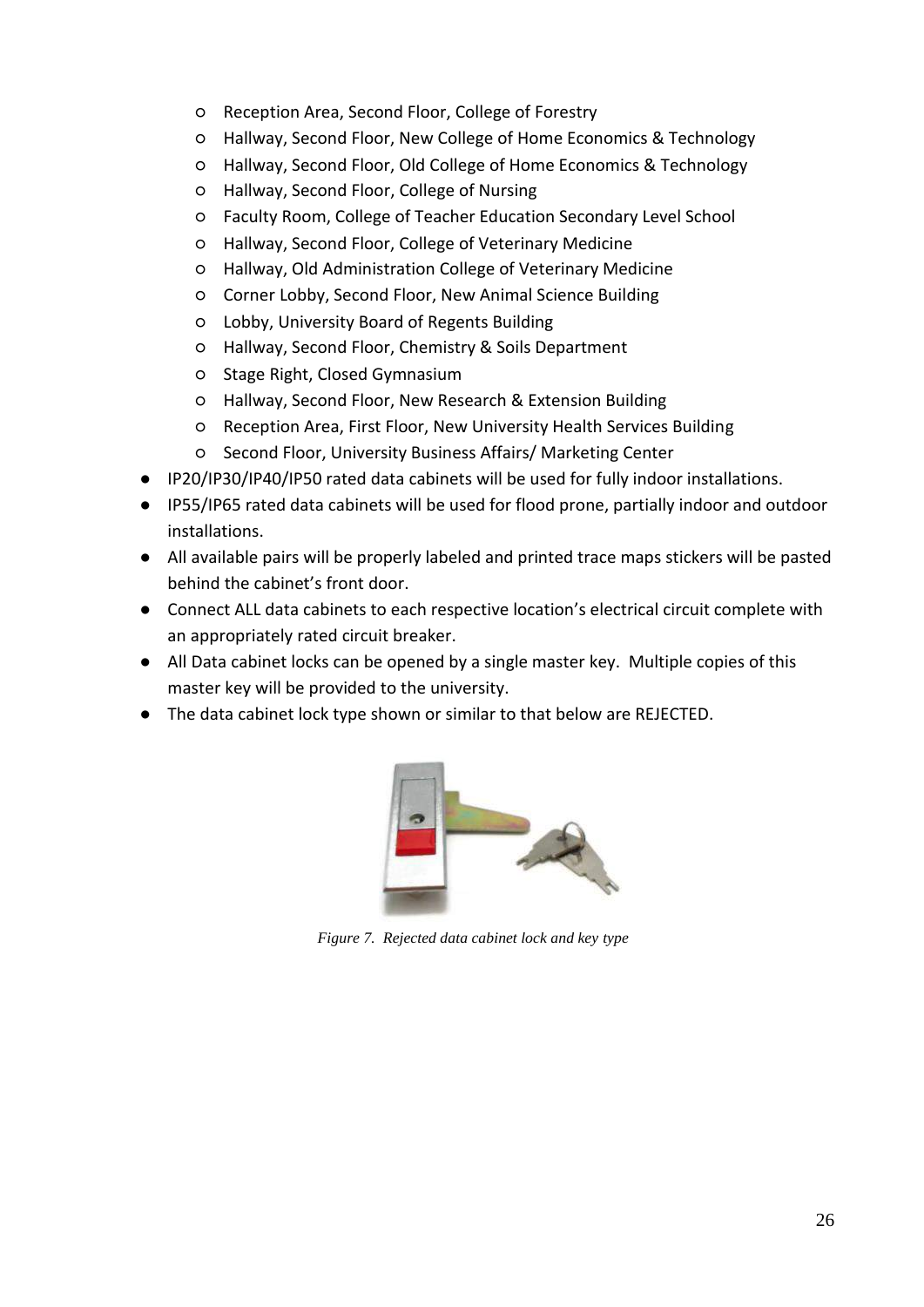### **FIBER-OPTICS NETWORK EQUIPMENT DEPLOYMENT**



*Figure 8. Fiber-Optic Network Phase 1A Equipment Deployment.*



*Figure 9. Fiber-Optic Network Phase 1B Equipment Deployment*.



*Figure 10. Fiber-Optic Network Phase 2A Equipment Deployment.*